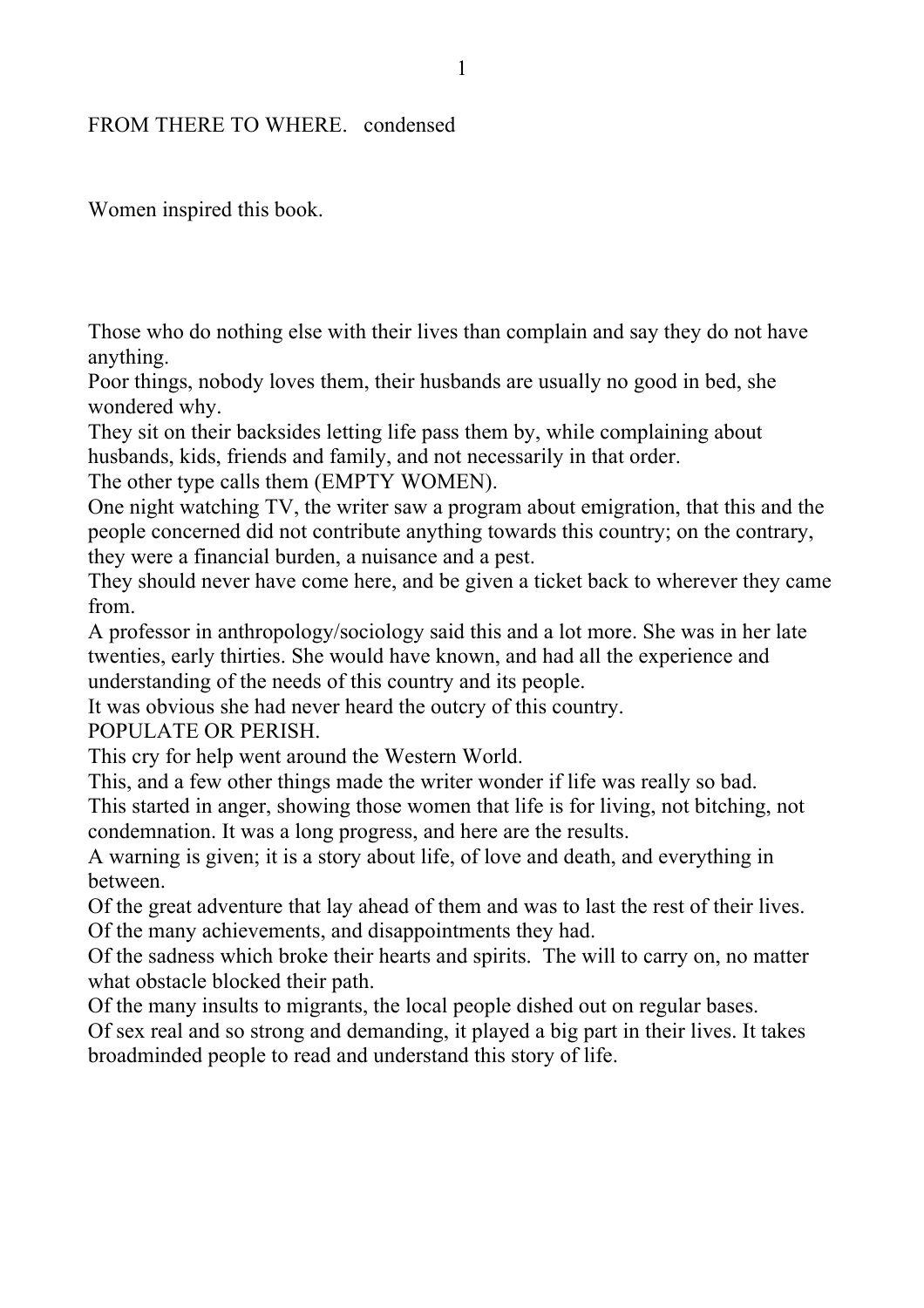This is dedicated to MARCO Who played a major part in her life? To her children, who gave her a reason to live? To those who saved their lives a couple of times. THANK YOU ALL, IT HAS BEEN SOME RIDE

JANNIE BONT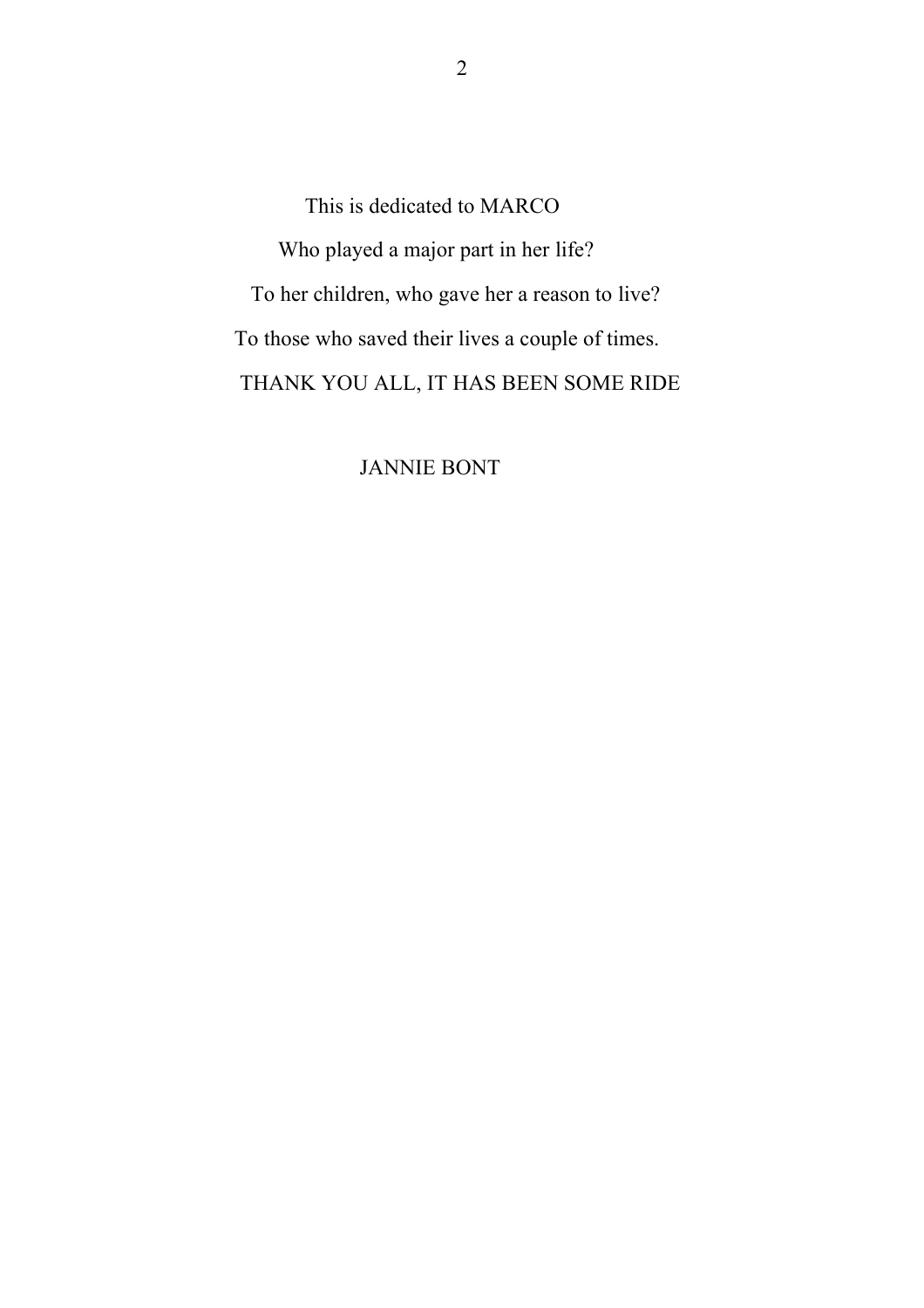## CHAPTER 1

Winter had started early that year; it had been bitterly cold the whole month of December. Saint Nicolas had called like he did every year on the  $5<sup>th</sup>$  of that month, and as always he had not disappointed the little kids one bit.

Christmas had followed with a beautiful coat of the purest white snow ever and this presented a year never to forget.

There was a lot of hype and a lot of sadness and confusion going on in the family, partly because this was the last white Christmas they would have with their extended family, and partly because they knew that nothing would ever be the same. Half of the month December, they were packing things and what they could not take

was giving away to anyone who needed them or wanted them.

They had started the New Year with saying goodbye to the family, who were scattered all over the country. The weather was so cold, that the travel between the families was almost unbearable. They had to say goodbye to the Grandparents Aunties and Uncles and their many cousins got more unbearable from visit to visit. The last family was the night before their unknown trip to a far away land, of which not many people knew much about those days, mixing comprehension with adventure.

To say goodbye to the last Aunties, Uncles and cousins, was more difficult than of the others, because this meant the final, the very last of all.

That family had come with them to the harbour, and as the whole family that were leaving walked up the gangplank of this enormous ship, the family left behind became smaller and smaller, and finally as they stepped onboard ship, their family had disappeared into the crowd below. They met stewards that accompanied them to their cabin. Lucky they were a big family and assigned a cabin of their own. It was small, and had nothing but double bunks in it; the bottom ones were high enough of the floor that all the suitcases that followed them in could be store. It was so cold and everyone was a little scarred. When the sound of the Horns blew, it cut right through their hearts and souls; it was the time of leaving for good. It was four in the afternoon, and the skies were gray and full of snow, it was already getting a little dark and the movement of leaving was felt by all. They went to the top deck, and stood still with the other passengers, whom felt just as awful as they did.

More tears flowed from the eyes of the people who were standing at the rails of this huge ocean cruiser. Transporting them on their migration trip of their lives from Holland to Australia, than there was salted water in the fast ocean below the bow of this ship, which was snaking its way behind the pilot boats, out of the waters of Rotterdam.

It was late in the afternoon of a very cold January day in 1956. The sky was already grey and the windshear was cutting their faces relentlessly, but nobody would leave their position until the Hook of Holland was totally out of sight. They needed time to swallow their adventurous pride, for if at that moment, that very moment that Holland disappeared from view, they were given the choice to turn back, most people would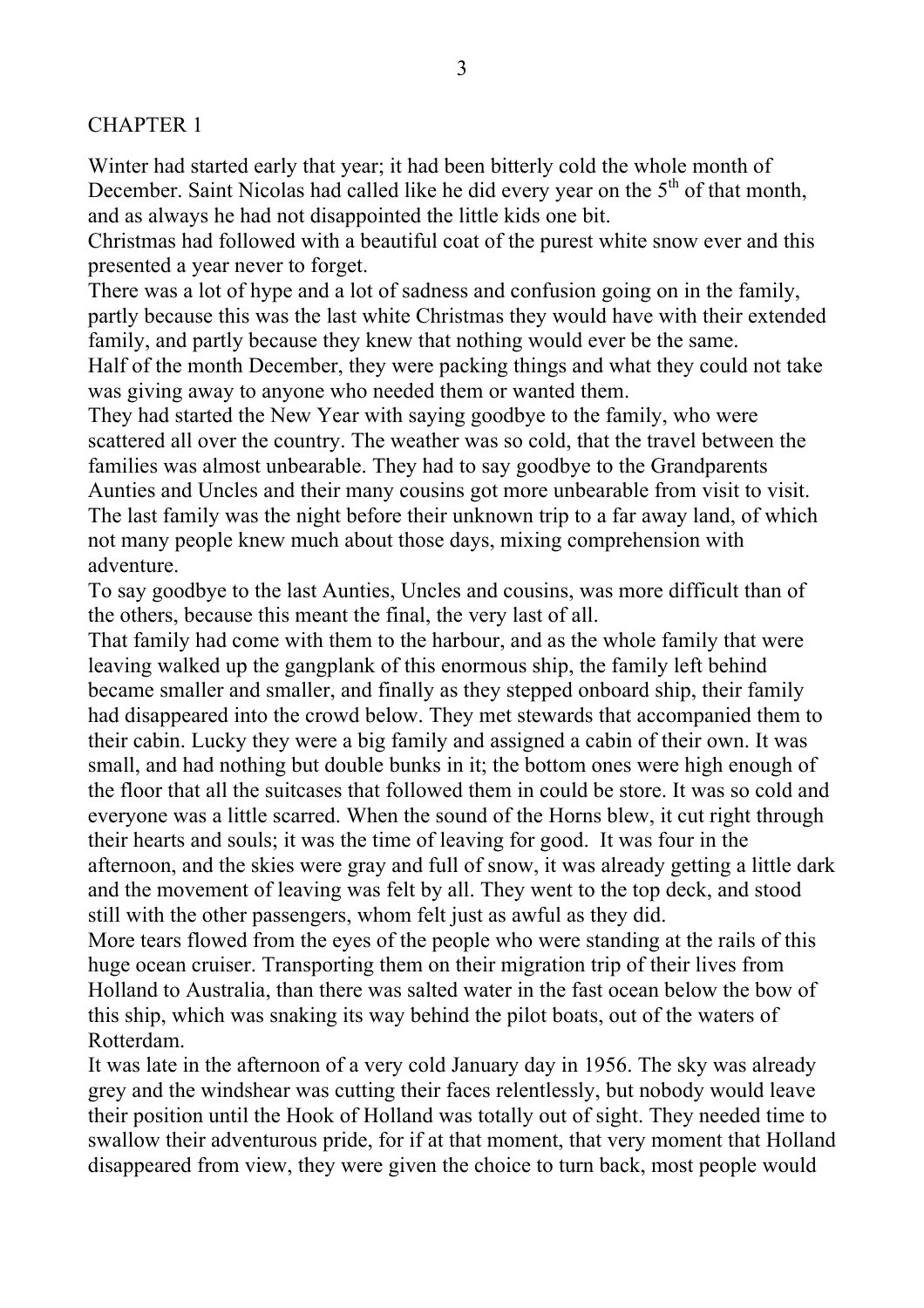have, of this there was no doubt. They were at sea now, and the wind was whipping up waves something terrible, before it was just bobbing along, but now it was bucking like a wild horse, not wanting to jump, but unable to stop. The ship did not like this at all, and the creeping and screeching of the metal was loud prove of this. The stomachs of the passengers were soon revolting as the ship itself. Nearly everyone was seasick. It was chaos, people running for paper bags, some heaving over the railing, simply because they could not make it back to their cabins, and those who thought they were able to escape this obnoxious behaviour, soon found out the sea has no mercy. By the time they got themselves to the dinner table, and faced the first course, soup, it was more than most of them could bear. This coloured liquid was slipping and sliding in the bowls right in front of their very eyes, and believe you me, even the strongest stomach had to revolt.

The first few days were a nightmare, everywhere you went and everyone you saw looked sick, and or, had their faces in brown paper bags. This was not a pretty sight for sure. This lasted until the strait of Gibraltar, and they entered the Mediterranean Sea. The weather became perfect, compared to the Dutch weather they left behind. Thank god, their stomachs fell slowly back in place. This was the time that everybody was getting to know their cabin neighbours, and some or most of their fellow passengers.

Now was the time that she found out Dutch peoples were a friendly lot, that they were arrogant and that they were braggers, not all Dutch people but most of them. She remembers well one family in particular; they also came from the south of Holland, not far from where they used to live. They had ten or eleven children, ranging from about five to twenty years. Their name was De Kikker, meaning the frog. After he listened day after day how well everybody was off, how they all had worked for themselves, had their own businesses, their own homes and cars, etc. He stood up in front of many people, stating that he must be the only worker aboard this ship, and walked away from the crowd. The conversation died down immediately and from that moment on the bragging stopped.

This had made a big impact on her, she was of the age that she was only, too be seen but never heard in an Adult conversation. She secretly admired the man for his pride and courage. She had never forgotten him and his family. It was funny, the things you see and hear when you are together in confined spaces for a period of five to six weeks.

There where offcourse stopovers along the trip, one of them was Port Said, where the ship took water and food aboard, and the passengers had a day onshore. It was breathtaking different to what they were used to, the sand of the dessert was everywhere, on the ground, on your cloth, skin and hair, yuck. The smell of spices, were as strange to them, as were their names, and pRickled their noses. The people in their Middle Eastern clothing made them wonder why they were so rugged up in the smothering heat. We thought it strange, however nice to observe. There were souvenirs for sale from the little boats that had placed themself next to the big ocean cruiser. They looked like little toy boats, bobbing on the small waves that hit our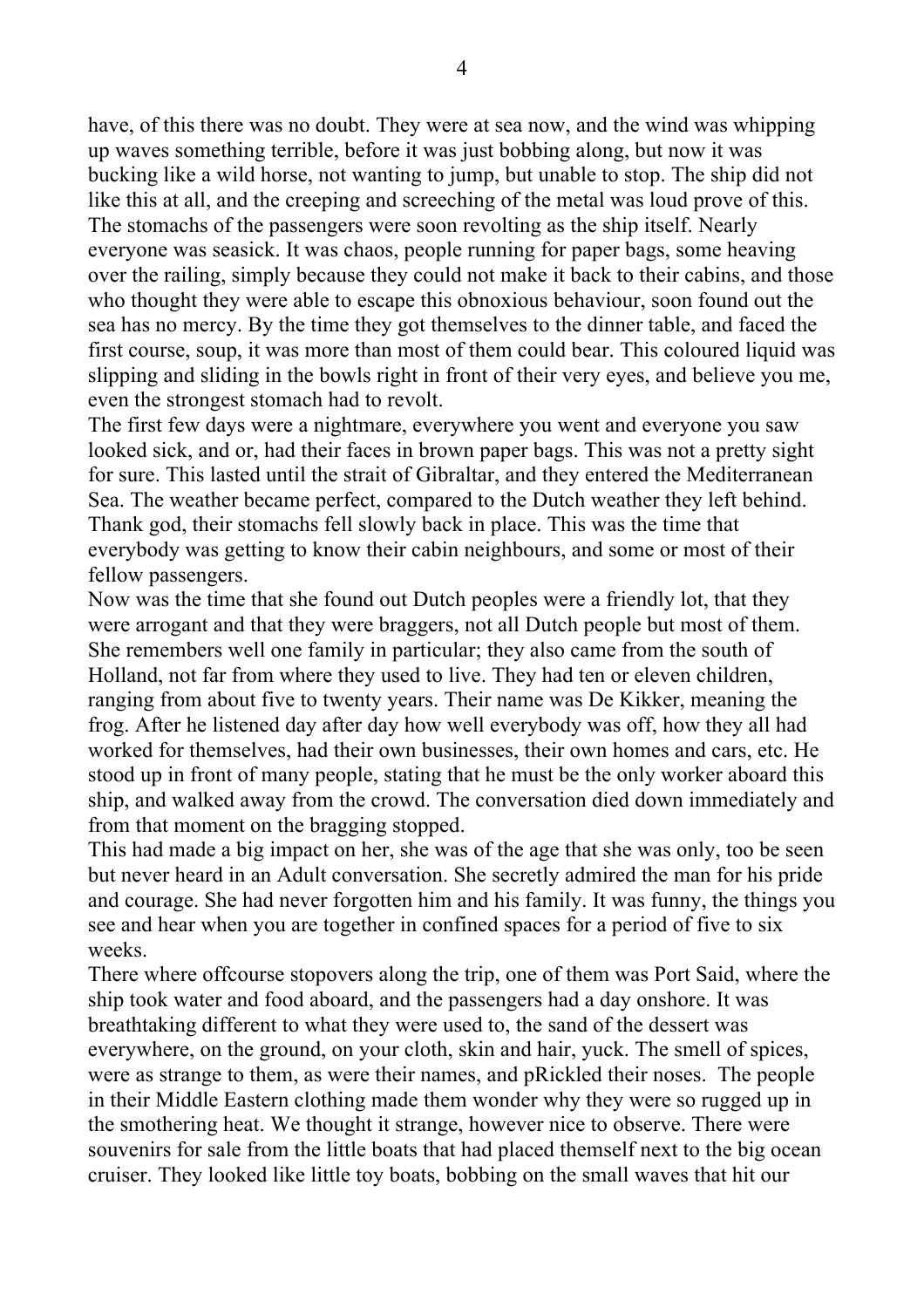ship. The merchants would send baskets on ropes which they had strewn up before, to the people interested in their goods. Sometimes it had taken maybe ten attempts, before someone caught the rope, but they were determent that they would go home that night with money in their pockets. Some people would buy anything from anybody, while others bought nothing.

All this was a learning curb for her, she realised early on that it was better to be a small businessperson than a big slave was. This would come up many times in the future.

The trip through the Sues Canal was fantastic, it was a pleasure, as the ship went very slowly, giving the passengers a chance to take in the breathtaking views of the dessert. The men, with their camels in tow walking the hot dessert sands. Most of the men where clad in white and wore turbans. While the women were all dressed in fulllength black gowns, their faces covert completely, bar a slit opening for their eyes. This was a spooky sight at first, and it gave her the feeling that those women were the underdogs of that society. However, over the year she learned a lot about the rules and regulations and customs of other countries, and respected every single one of them.

When the ship left Port Said not everyone came back onboard, one-woman passenger did not comeback onboard. Everyone had his or her own theory of where she went, what she was up to or what had happened to her. Most men on the ship thought she was having a good time, whilst most women thought that she was not such a nice person. She the observer was of the age that she started to realise things, understood a whole lot more, and what she did not know she would imagine, and most of the times it worked out exactly as she perceived the stories. This time, she and her sister Annie thought that this woman was quite a slut, whatever that really meant. To them it meant that she was a bad girl, having it off with men. That, off, she was still to find out what it meant at least the first part they were right of. Sister Annie and she had many meaningful discussions about having it off, but this turned out to be a lot of nonsense. Simply because, not in your wildest dreams can you imagine the whole experience of having it off, but they knew enough to giggle about, and somewhere they thought that she was a lucky bitch, staying behind for that reason.

By the time they got to Aden, this woman stood there with a big grin on her face, between two police officers, waiting to come onboard. They took her to sickbay, and she was not seen for the rest of the journey to Australia. The men on the ship thought she could tell them a story or two but they never found out, to bad for them. They soon had forgotten about her, as there was so much to do and see that every moment of every day brought its own excitement.

Aden was one of only two places in the world that ships do not take water or food onboard, the water was so bad there. The other place was Adelaide Australia that was world known for the bad water.

As far as the food was concerned that was not totally the truth, for we saw fruit taken onboard while they lay in the harbour. The passengers were told not to buy stuffed toys or ornaments as they used second hand filling for stuffing. That was of no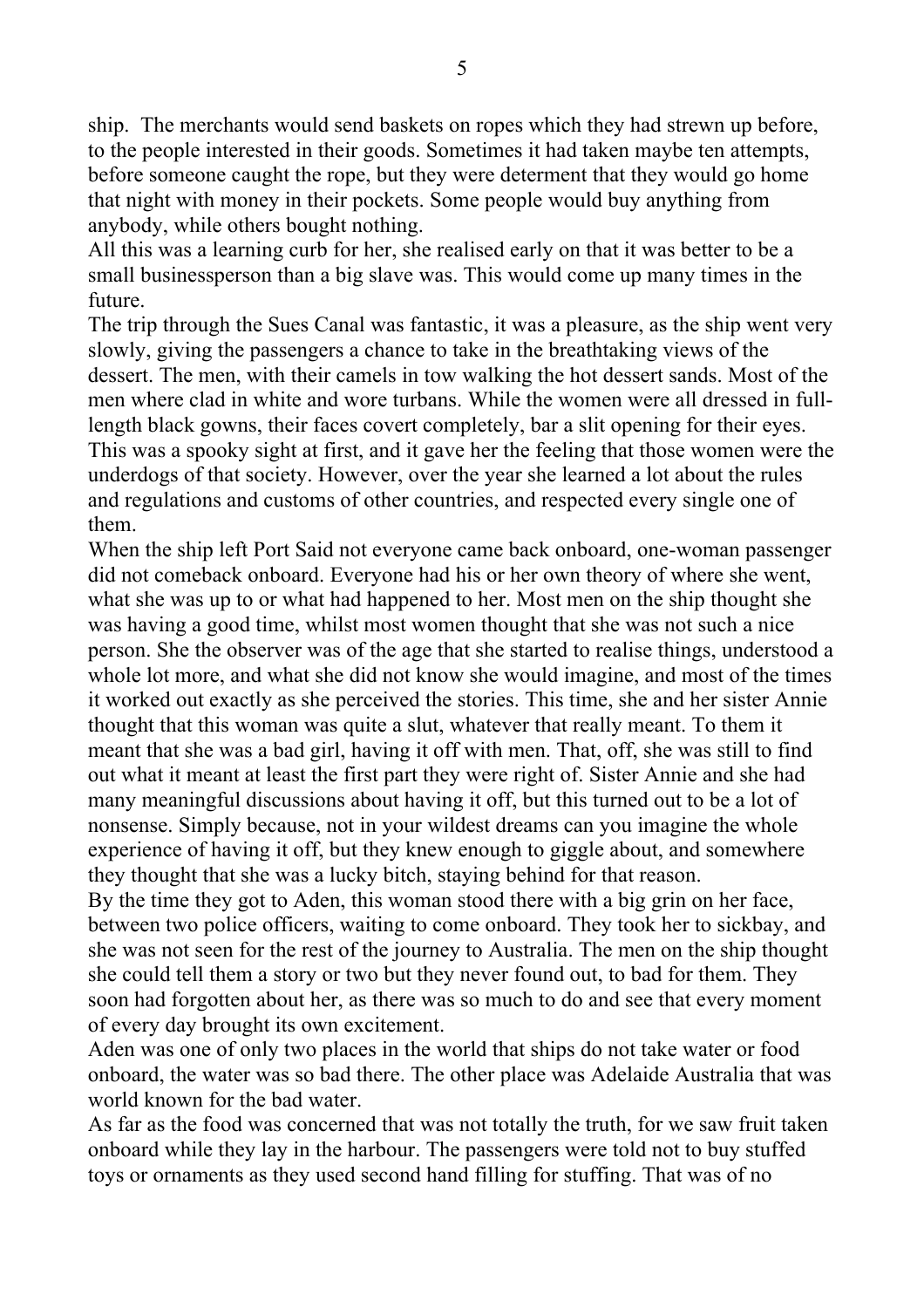interest to the girls at the time. The trip was very pleasant as there were no end of activities on board, films to watch, games to play on the different decks all day long, and the young children were in the nursery taken care of by experts. This was for her one of the nicest parts of the whole trip. This is a service offered to all women, who had children up to the age of twelve.

For women like her Mum, who had eleven children, of which three had died as babies? She had looked after the rest of her breed day and night; she was a good mother. To get a break of her children like that was a godsend. In addition, the women did not have to do any cooking, cleaning, washing or ironing for the whole of the trip. What a holiday for those women on this ship. This for them alone must have been worthwhile migrating to the end of the world for at least that is what they thought, Sister Annie and her.

Father Neptune and his helpers, about half the stewards and staffs, were assigned to the duty of the day christening us all, and most people were convinced that they all had a mean streak in them, they were dunked in all sorts of unmentionables; they were pushed and shoved that day as the crew had many people to christen, oh gosh, what a mesh, what a fun.

The weather was getting warmer as well; it was putting many people in a real holiday mood. The seas were low, and the ship lay steady most of the time. Every now and then, the Captain announced stormy weather on the horizon, and sure enough before long, the ship would wobble and tilt in all direction, and those storms only lasted hours, instead of days like before. It would clean the deck and the air they were breathing, but nothing more than that.

There were a few arguments and fights onboard ship now, mainly amongst the young people, boys between twelve and twenty, they could not spread their wings enough, she had heard adults telling one another. The two sisters did not think that was the reason, for if the boys would participated more in the fun and games the crew were initiating, they would not get so bored and agro. However, the two girls were used to that, as they had five brothers in the family. They were more often than not, a pain. The next day they would be spending a day ashore, the weather was now in the low thirties, and a cool westerly breeze was blowing in the afternoon. It seemed like a strange weather report, in Holland this was well and truly considered a heat wave. How could they survive heat like that? Still to get their feet on dry land, was something to get excited about, and one could feel the buzz in the air. No one had any idée what to expect of their first sighting, their first day in Australia. The excitement was mixed with uncertainties.

Would there be really Kangaroos running wild in the townships of this strange country they knew nothing about, and the talk of gold, so much gold, that people found nuggets on the street. Just imagine that you are walking by and bingo there is a nugget, and another one. All that sounded very good to the girls. They were going to stick real close together, for another thing they had heard was, that there was a shortage of women there, therefore so many young men went out with aboriginal girls. That shortage bit sounded all right to the girls, they would be able to have their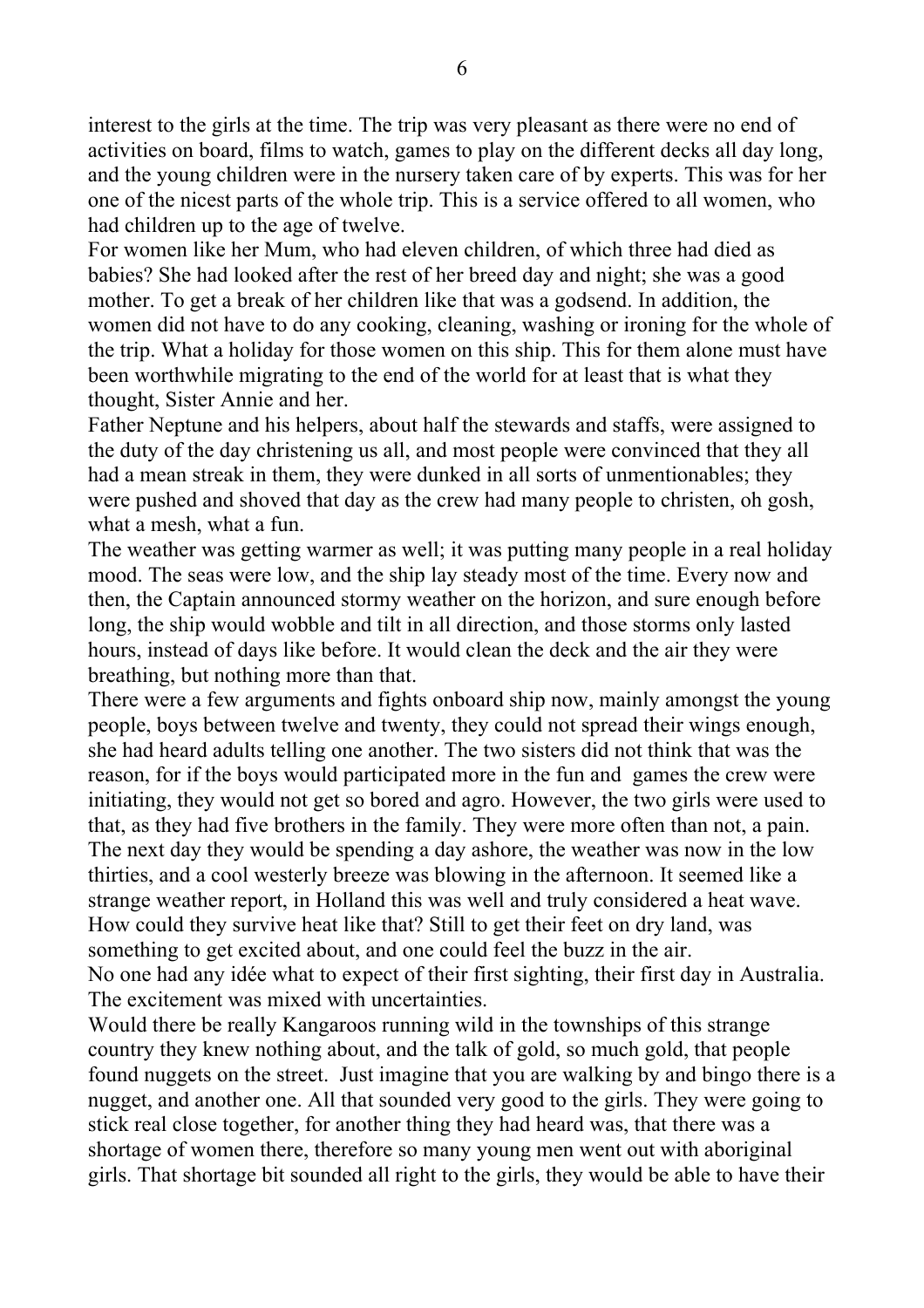pick when the time was right.

That was a promising possibility for sure, one to look forward too.

Everybody was up at dawn, as the ship would enter the Port of Fremantle at the break of it. Everybody stood on deck in mass, as they had done a few weeks earlier farewelling their old country, family and friends. Here they stood again, united in the spirit of hope and bewilderment. They knew what they had left behind, but they did not know what lay ahead and maybe for many people that was just as well, because the beginning of their new life would start here in Perth WA. Others would travel on to Melbourne and Sydney. It was amazing how quite everybody was, taken in with their own thoughts of the unknown that was awaiting them all. Shore, there, you can see it on the horizon there; we are heading right for it. People rushed forward to see what the others saw, not much at first, but yes, there it was, see, oh, a sign of relieve, and then again total silence for a long time.

Young and old were there waiting and watching, as Fremantle came slowly in sight. It was low on the skyline. Two story buildings were the highest buildings they saw from where they were standing. Not very big, nothing like the harbours of Rotterdam, but they soon would realise that nothing will ever be the same again, they were so close now that they could see men walk on the Warf, getting busy to tie up this big ship with all those strange people from somewhere.

They could not imagine how far those people onboard that ship had travelled, what anyone from the other side of the world looked like, let alone how funny they talked. They used to call immigrants wogs, dagos and other nasty names, for they were just not like them. Some did not even consider the immigrants had intelligence, for they did not speak English. Yes, right from the beginning there were problems between the British Australian and any other nationality. However, this the immigrants did not know yet for that to find out they had to wait a few more days.

Bang, bang a lot of screeching and screaming metal sounds, a lot of yelling back and forth from the ship, ashore and back again. You could hear the rattling and the rolling of ladders, from the ship to terra firma. The Custom officers came onboard, checked out the captains orders, inspected the ship, sort of, and the first people were let ashore.

Their family stood in line waiting, what seemed like hours, before it was their turn to step ashore, it was a long way down the gangplank, but finally they all stood on terra firma. Still wobble on their legs, they call it sea legs, and now they knew what they meant by it. They looked at each other with great expectations, what and where from here? Hang on, said father, and he hid himself behind a heap of boxes, getting so sick, throwing up as if there was no tomorrow. When he came back to his kin, he expected his whole family to feel sorry for him. Most of them laughed at him, not nice really, but the whole time that they were sea sick, he carried on doing what he wanted to do, never ever feeling sorry for his wife and children. Now it was his turn, and he was not very impressed with any of them. In fact, he was so sick, that he did not want to go from Fremantle to Perth with them. He really thought that he could keep the complete family onboard ship, and spoil their day. That did not work for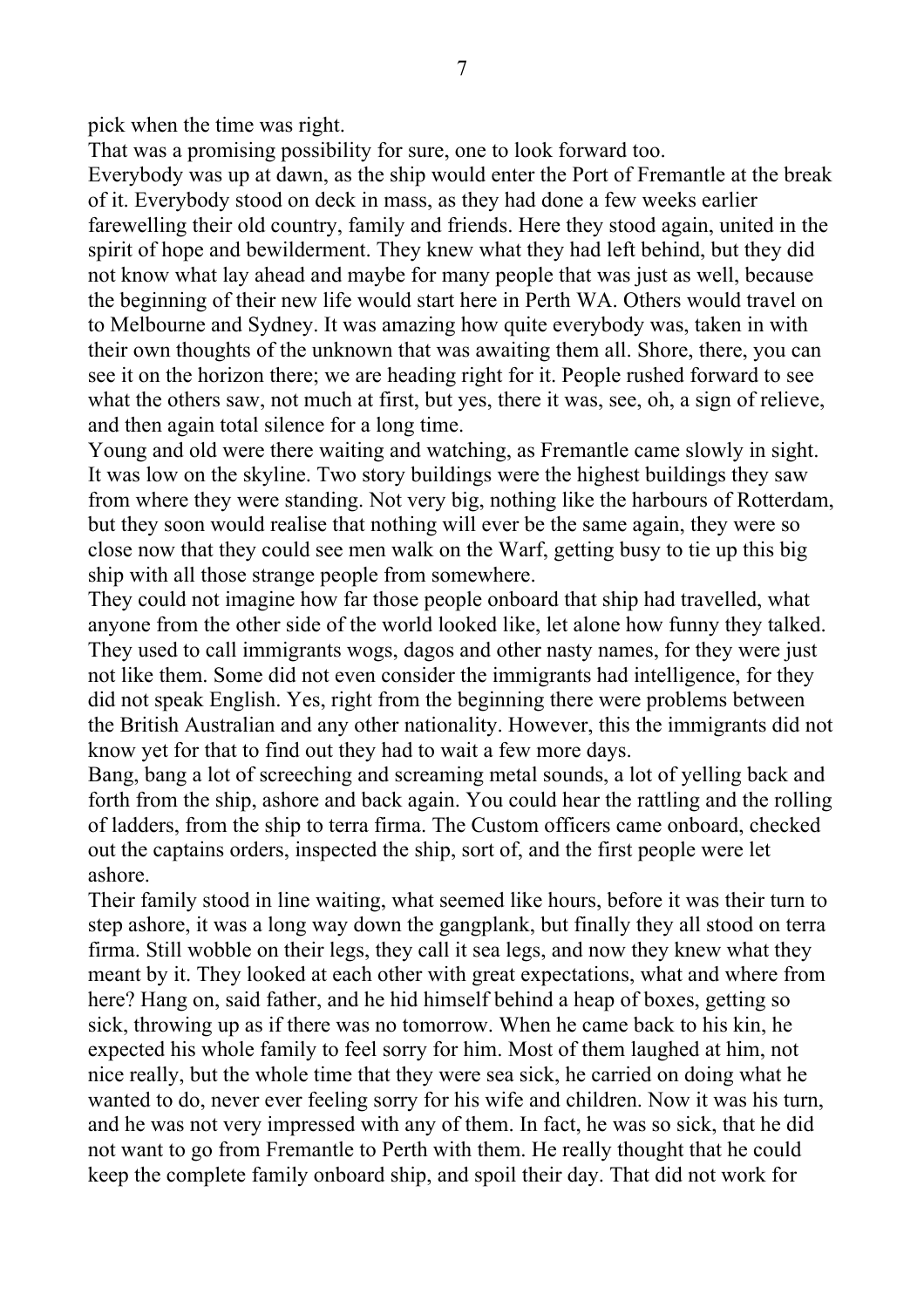him, so he went back onboard ship alone, and they all went to Perth for a good day of sightseeing and fun. It was still rather cool this time of the day, and seeing there were no busses or trains into Perth, hundreds of people walked the distance. It took several hours, especially for those with children in tow, but they did it nevertheless. They were a long way from the ship before they saw the silhouette of the town appear, and once they did, they were amazed.

They saw a lot of tropical scrubs and trees, Palms in real life, that was very special. The houses were mostly bungalow style, only one story high, and they all stood on their own piece of land. They must be very rich here, most of them remarked, to have so much land for themselves. It was amazing how many houses were painted white, pink, yellow, blue and green and all the other pastel colours under the rainbow. The further they walked, the prettier the town of Perth became, there was a river, the Swan river, so called after the Dutch explorers boat (Het Zwaantie) that got into this river way back then, in the beginning when the explorers were exploring. It was recorded when they saw this frightening lonely far away Terra Incognito, they turned around and went home to Holland. Now they were migrating, that is funny. Apparently, the Dutch made quite a bit of history in this part of Australia, but they did not know enough about this country at the time. What did however surprised many people who were walking further and further into Perth, how little influence the Dutch had left behind. No doubt they would learn all about that, after a while living in this country.

Perth was indeed very pretty, by the time they got to what was the town centre; they all needed something to drink and food. It was obvious not everyone was going to get something, as the towns business people did not cater for large crowds. It became apparent, that the children and older people get food and drinks first. The rest just had to go into every little shop and see what they could get to eat, and then share it with as many as they possible could. What a pity. A warning before they left the ship would have been nice, for they could have taken a sandwich or something with them. One thing for sure, they will do that in Melbourne before they get off the ship. It was around midday when the heat set in and it was very difficult to keep on going, they found out quickly that to walk in the shade of the many trees that lined the streets was the in thing. In Holland when the sun was out, you would be walking talking and sitting in the sunshine, here it was just the opposite. It was strange that they saw hardly any people on the street, here or there someone was in the garden, and most houses seemed to be totally closed, doors and windows included. It was on days like this that the sun and the wind should pass through your house to refresh it, make it smell nice and kill all the germs, her Mum used to say. The sky was clear and blue, with only the odd little white cloud floating aimlessly in it, like a little puff of smoke. It must have been strange, even scary for the local people to see so many folk walking on their streets all of a sudden, they could have guessed, but did not know for sure, that they were newcomers to this country, and no one came forward to ask. The strangers saw many a thing ahead of them. They would talk about it with others, to make sure they got it right, despite the heat the time went quick and by now most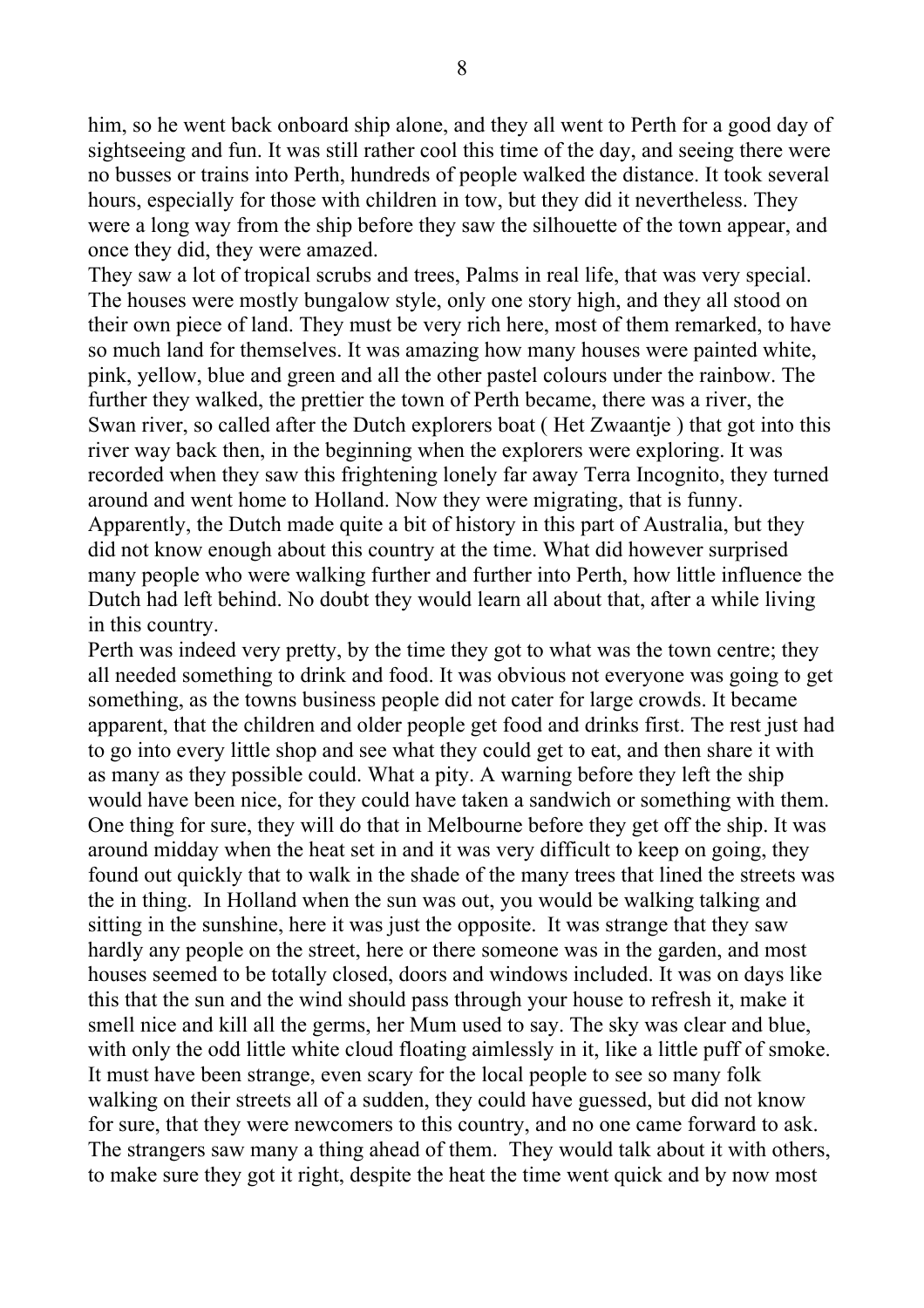people were dying for a drink and something to eat, so everywhere we saw groups of fellow passengers turn back for the long walk back to Fremantle, and the safety and familiarity of the ship. The walk went slow, and the distance seemed twice as long as it did that morning and everyone was tired from the heat and the excitement they all had that day, on terra firma. It was dark before they stepped back on the gangplank of the ship. Who would have thought that after being four weeks onboard a ship with eleven hundred passengers and eight hundred staff, you could be happy to be back onboard, but they were. The dining rooms were open, and the people were being served until late that night, for the captain and crew knew that they came back starving, and like every other meal they had in the past four weeks, it was compliments to the chefs and staff.

Yes, it was good to be back on familiar grounds, so to speak. That night, very few people participated in the fun and games, and the dance floors were empty instead a lot of them decided to go on deck, enjoy the lovely balmy night and watch the (waterman), the name of their ship, slowly sail out of the first harbour they had entered in Australia. There was total silence as the ship pulled away from land in the darkness of the night. There must have been about a thousand people watching this, and there were just as many different silent thought. What were the people thinking about after their first long day in Australia? What were the locals like, where would they end up, and how were they going to live, and how to cope with the extreme heat they had experience that day. Little did they know that it had been a very pleasant thirty degrees today, wait until the heat really sets in? They had not seen any kangaroos, or picked the famous golden nuggets up from the street, nevertheless, it had been a special day for all of them. The only one who had a bad day was their father, he was angry, that they had left him alone all day, the least they could have done is stay home and keep him company, no, you all had to tramp the streets of a strange country, while your old father lay sick in bed.

The kids looked at each other, and all burst out laughing and the lauder they laughed, the madder he got. It did not help the situation at all, and finally one of them asked him what he expected, all the times we were sick, you carried on regardless, we were also ill dear father, it did not seem to worry you too much, now it was your turn to feel neglected. Goodnight Mum, goodnight kids, and they all fell in a well-earned good night's sleep. All there was left was a grumpy old man full of self-pity. The next day you could hear many groans, from people with sore feet and legs, and others with sunburn. They looked like a right old bunch, Annie and her thought, but the fact of the matter was that they too belonged to that group. After all the time it took to find their sea legs, they had to walk so dramatically different again on solid land, they did question themselves, what would it be like to live here.

The seas were getting very rough at this stage, the captain had warned them about it, and he said that this stretch of the Australian coast was famous for storms and high seas. He had quoted several figures of how many ships had hit the rocks, and was smashed to smithereens, about how many people had died or were washed overboard, during those storms, he just kept on going with information none of us needed to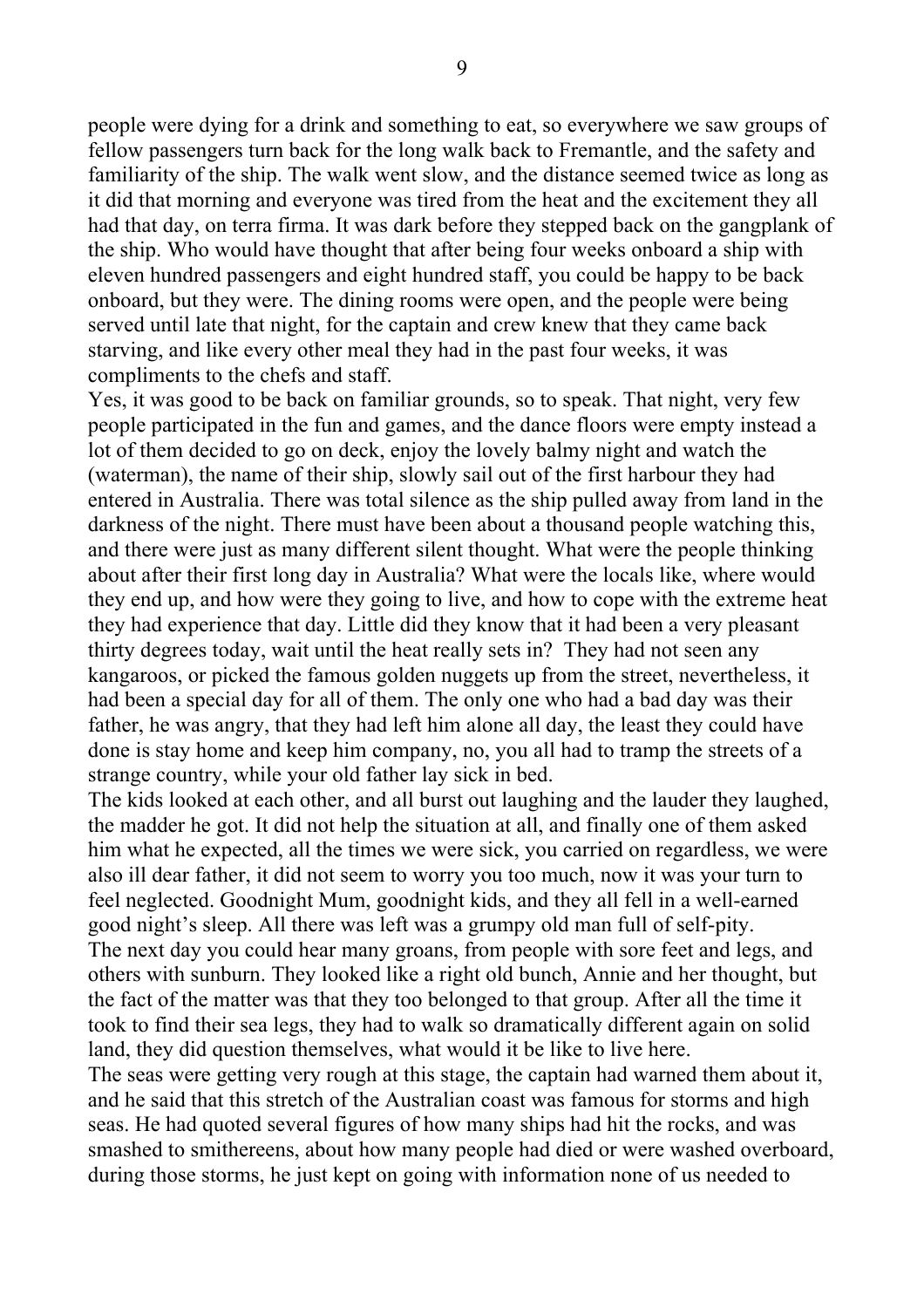know, but we did take the warnings serious. Not many people braved going on deck, to see the beautiful rough cliff face of the Australian coastline. Those who did, talked about it, and gave others the strength and curiosity to see it for themselves, once doing so they were amazed at the splendour, the wildness and fastness their eyes were feasting on. The seas did not calm down at all, three long days and nights of this, and once again the chronic seasickness. Each of them felt the dampness and miserable atmosphere. Sometimes you have to wonder what makes one take such a monumental decision. They all had a restless night, although they were going on to Sydney, it became clear to them that the good times were finished, and the unknown was becoming frightening. Many passengers got to the deck as soon as the dawn was breaking.

The people that were going to Melbourne had an early breakfast they were to leave the ship in stages. Their luggage was already near the gangplank, and on the Warf, the Australian customs were waiting for them. The people were worried, and rightly so. The sightseers could get off between all this commotions. The light was slowly getting brighter and the skyline of the city of Melbourne became more visible by the minute. It started to shape up as the buildings slowly appeared and took on shape. The harbour was big, and the surroundings looked dirty as most harbours do. Many activities were already at full speed, as the ship drew deeper and deeper into the arms of this port. The cranes and trucks looked like toys moving back and forth, the people on the Warf were no bigger than ants. There was still the early morning chill in the air, but it was obvious another warm day was awaiting them, the excitement was mounting, and the voices became a hum, that settled in with the early morning air. The sightseers all had a packed lunch, as they were not going to be without food again, as they were on the first day and the first walk on Australians shore. Melbourne suburbs were now totally in sight, the ship had reached its berth, and made ready and secured and the gangplank lowered. The first people left with the luggage they could carry and their last steps were taken reluctantly. They were now at the point of no return. All the farewells had been said, and the promises to one day meet up again were made, a last hug of the friends they had made and it was goodbye, for some forever. When our turn came to get off it was already after ten in the morning. The long walk into Melbourne began. They walked and looked, and turned several times to pick a mark that they would recognised on the trip back. Melbourne was a pretty town, they past lots of trees and parks, before they finally got into the town itself. The buildings were of European influence, this did their hearts tremendously good, maybe they even speak Dutch here, someone said out loud, they wondered, but that was really too much to expect. They saw the railway station, Collin Street and the banks of the Yarra River. It was all so nice, so tropical, and so different to what they expected.

The day had become very hot and humid; thank god, there were places where they could fill their bottles with water. Overall, it was a wonderful day and although tomorrow they are sailing again, she promised herself to come back here and see it properly. The ship seemed half empty, with so many people having left it that day,